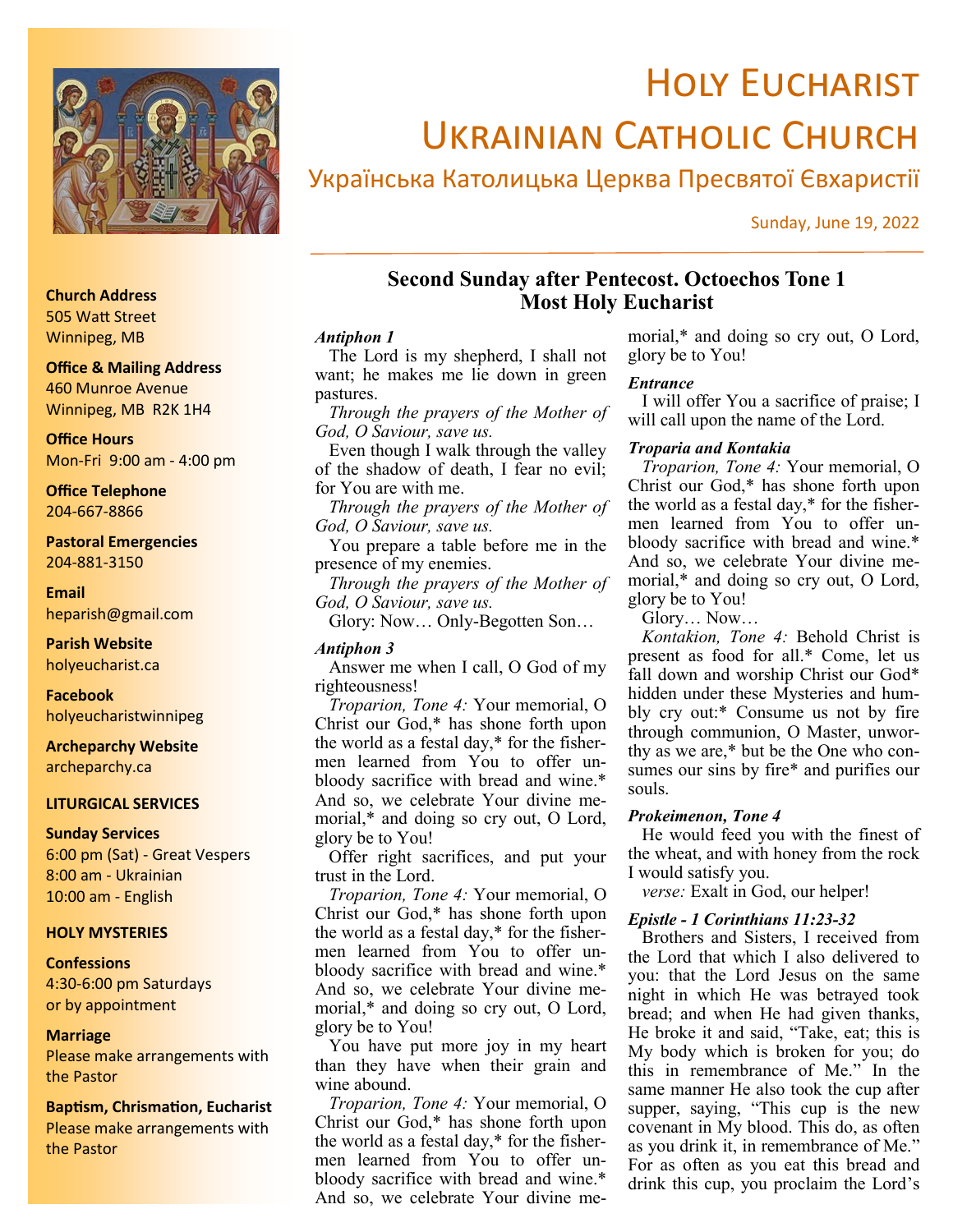#### **Anointing of the Sick**

Please make arrangements with the Pastor

#### **Funerals**

Please make arrangements with the Pastor

## **Divine Liturgy Intentions**

Please make arrangements with the Pastor

#### **Catechism**

Pat Sirski 204-453-4489

#### **Pastor**

Fr. Michael Winn Office: 204-667-8866 Local Cell: 204-881-3150 Main Cell: 587-937-5756 winn.heparish@gmail.com

#### **Parish Office Manager**

Carlene Deptuch 204-667-8866 heparish@gmail.com

## **Parish Facility Rentals**

204-667-8866

#### **Perogy Hotline** 204-667-6304

**Parish Bookstore** 204-334-2081

#### **ORGANIZATIONS**

## **Parish Pastoral Council**

Curtis Shupenia 204-667-8866

## **UCWLC**

Emily Hawrysh 204-668-8013 *Travelling Icon* Evelyn Tymchak 204-667-6791

#### **UCBC**

Contact forthcoming

**Millennium Seniors' Club** Bernice Hrehirchuk 204-669-2068

**Young Adults (18-35)** Contact forthcoming

death till He comes. Therefore whoever eats this bread or drinks this cup of the Lord in an unworthy manner will be guilty of the body and blood of the Lord. But let a man examine himself, and so let him eat of the bread and drink of the cup. For he who eats and drinks in an unworthy manner eats and drinks judgment to himself, not discerning the Lord's body. For this reason many are weak and sick among you, and many sleep. For if we would judge ourselves, we would not be judged. But when we are judged, we are chastened by the Lord, that we may not be condemned with the world.

## *Alleluia, Tone 4*

*verse:* The eyes of all look to You, and You give them their food in due season.

*verse:* You open Your hand; You satisfy the desire of every living thing.

## *Gospel - John 6:48-54*

The Lord said to the Jews who came to Him, "I am the bread of life. Your

fathers ate the manna in the wilderness, and are dead. This is the bread which comes down from heaven, that one may eat of it and not die. I am the living bread which came down from heaven. If anyone eats of this bread, he will live forever; and the bread that I shall give is My flesh, which I shall give for the life of the world." The Jews therefore quarreled among themselves, saying, "How can this Man give us His flesh to eat?" Then Jesus said to them, "Most assuredly, I say to you, unless you eat the flesh of the Son of Man and drink His blood, you have no life in you. Whoever eats My flesh and drinks My blood has eternal life, and I will raise him up at the last day."

#### *Communion Hymn*

Whoever feeds on My flesh and drinks My blood abides in me, and I in him (John 6:56).\* Alleluia, alleluia,\* alleluia.

## **ANNOUNCEMENTS**

today **Sunday, June 19**. We will have your donation to CNEWA. one Divine Liturgy at 10:00 am followed by a meal together. All are welcome!

June 23, 2022 at the Parish Centre.

Fr. Michael would like to thanks to those who prayed while he gave the You are invited to gather in prayer for clergy retreat for the Eparchy of Saskatoon. Blessed be God! It was successful! **Blessed Vasyl Velychkovsky**. Begin-

If you missed the parish **grave blessings**  on June 4 at Holy Family, All Saints, and Elmwood cemeteries, or if you have a loved buried at another cemetery, you can still make arrangements with Fr. Michael. Give him a call.

**Ukraine**, you can do so through the Anointing. The morning will end with a Ukrainian Canadian Congress Manitoba Panahyda. A lunch will be available in Branch at gofundme.com and search the Parish Hall. The afternoon will begin #HelpUkraineNow, or through the Cath-with a presentation on how Blessed olic Near East Welfare Association Vasyl's Mission Continues. At 2 p.m. (cnewa.org/ca/campaigns/ukraine).

Parish Praznyk *(Patronal Feast)* will be earmark for Ukraine. We will forward

There is a meeting of the **Parish Pasto-**mances begin at 6:30 pm, and second **ral Council** at 7:00 pm on Thursday, weekend begin at 7:30 pm. See in-**Manitoba's Passion Play Summer 2022.** Performances are scheduled for: July 1-3 and 8-10. First weekend perforfo@oassionplay.ca Tickets: call 888-264 -2038 or boxoffice@passionplay.ca

For those wishing to **donate to**  followed by a Rosary Meditation and There are direct links on the parish web-Blessed Vasyl. The day will conclude site. Or you can donate to our parish and with a Divine Liturgy and Anointing. Ukraine through the intercession of ning on Sunday, June 26 at 6:30 p.m. with a Moleben in Honour of Blessed Velychkovsky with guest Homilist Fr. Mykhaylo Khomitskyy. This will be followed by a Rosary Procession. The **Martyr's Feastday** on Monday, June 27 begins at 9 a.m. with Divine Liturgy there will be an Akathist in Honour of The Liturgical Services will feature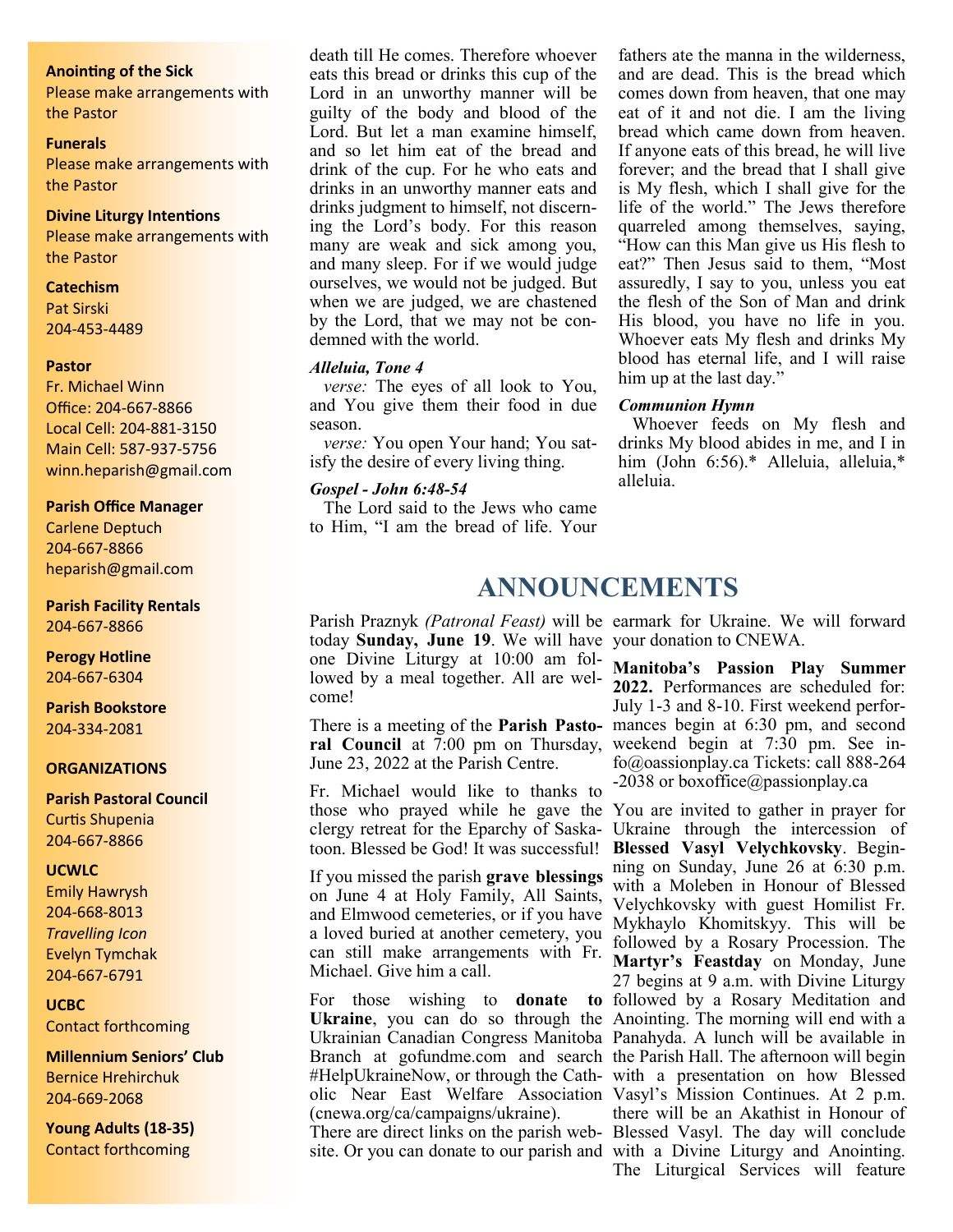# Father's Day

## *By Fr. Athanasios C Haros*

"A bishop then must be blameless, the husband of one wife, temperate, sober-minded, of good behavior, hospitable, able to teach; not given to wine, not violent, not greedy for money, but gentle, not quarrelsome, not covetous; one who rules his own house well, having his children in submission with all reverence." (1 Timothy 3.2-5)

Summer comes along and the thought of spending time outdoors with our families and friends brings a warm feeling to our hearts. It's no surprise that in June, then, the beginning of the "official summer season" we take time to honor our fathers since grilling and outdoor activities have come to symbolize men in general but fathers more specifically. For weeks leading up to Fathers' Day, advertising seems to center around dad, mom and kids around the grill enjoying quality family time. My memories of spending time with my father enjoying the outdoors still bring a smile to my face. But is that all there is to honoring fathers on Fathers' Day? Sadly, for many families, this is the limit to Fathers' Day.

We cannot speak about fathers without also speaking of our Heavenly Father, Who loves us so much that "He gave His only begotten Son." (John 3.16) His Son, our Lord and Savior Jesus Christ, then established His Church as "His Body" (Ephesians 1.23) to be the Ark of our salvation. We were baptized into His Body becoming one with the Lord Who gave us "the right to become children of God." (John 1.12) Our real, albeit mystical, union with God is what leads us to understand, or at least appreciate, the connection between family, church and heaven. When one is united to God, one cannot help but discuss every aspect of life from the perspective of union with God…whether we are grilling in the back yard or receiving the Eucharist in Church on Sunday.

When Saint Paul outlined the requirements for a bishop, he was expressing this truth; that leading the Church was not a separate function of men, but a function of fathers and husbands leading their families to God. Although today our bishops are ordained from within the celibate clergy, this was not always the case, but we'll leave that topic for another day. There is much more to understanding Church polity that is beyond the scope of this article. How then is it that our fathers, physical and spiritual, lead us to God? Let us begin with the first statement of Saint Paul, by replacing the word "bishop" with "father."

A father then must be blameless – Saint John Chrysostom said, "Every virtue is implied in this word. [The father's] life should be unspotted so that all should look up to him and make his life the model of their own." Rather than asking whether or not our fathers are unspotted, since nobody is without sin, maybe we should ask, "Are they striving to be blameless?" The true role model for families is a life of repentance and confession when we don't always live up to the standards God has for us. "Therefore, if anyone is in Christ, he is a new creation; old things have passed away; behold, all things have become new." (2 Corinthians 5.17) In Christ our fathers are constantly becoming blameless.

A father then must be the husband of one wife – In an era of "no fault divorce" and "common-law marriage" this requirement may seem antiquated or out of touch. It goes without saying that divorce has become too prevalent in our society AND Church, but "From the beginning it was not so." (Matthew 19.8) Divorce, while being unavoidable at times, and then only for certain reasons, cannot and should not become the norm in our Churches. We must strive for marital chastity and a father must be dedicated to healing and building a marriage and family whenever possible. In fact it reveals greater character to repair a marriage than to flee from it, which serves a greater model to our children and families.

A father then must be temperate, sober-minded, of good behavior, hospitable, able to teach – How our fathers relate to others reveals the condition of their hearts. "Every good tree bears good fruit, but a bad tree bears bad fruit." (Matthew 7.17) Our actions reveal our nature. In fact the fruit of our behavior indeed teaches our children and others. We are all able to teach. The real issue is WHAT we are teaching in our actions. If we desire our children to be temperate, sober-minded and of good behavior, fathers must model this in their own lives and their children will follow.

These are the character traits that fathers must possess. Saint Paul then includes what fathers "must not" possess in their character.

A father must not be given to wine, not violent, not greedy for money, not quarrelsome, not covetous – I have never met anyone who desires a drunk, violent, greedy, feisty, selfish father. And yet, I have met many people who are all or some of these. What happens between what we desire and what we receive? As Saint Paul reminds us that, "All have sinned and fall short of the glory of God." (Romans 3.23) We each are engaged in a battle to subdue our passions. Some are more successful than others, but all fall short….all. If all continue to fall short, is there any hope for fathers and families?

A father must rule his own house well, having his children in submission with all reverence – What makes a father great isn't whether or not he has always succeeded in keeping Saint Paul's commandments. What makes a father great is his willingness to lead his family (and therefore the Church) toward God with all reverence.

The only true model of a father is The Father, Who even though His children and His Bride (the Church) disobeyed Him and continue to disobey Him, has never faltered in His dedication to leading us toward Heaven. Since that first moment in the Garden, God has been working to restore us to Himself. Our Father in Heaven is blameless, temperate, sober-minded, of good behavior, hospitable, able to teach; not given to wine, not violent, not greedy for money, but gentle, not quarrelsome, not covetous; one who rules his own house well, having his children in submission with all reverence… of course God is perfect…

If we, as fathers, strive to live these traits in our lives, then we shall be perfect, just as our Father in heaven is perfect." (Matthew 5.48) And that is something worth honoring this Fathers' Day.

> Grant rest, O Lord, to our departed fathers and have mercy on them. Amen.